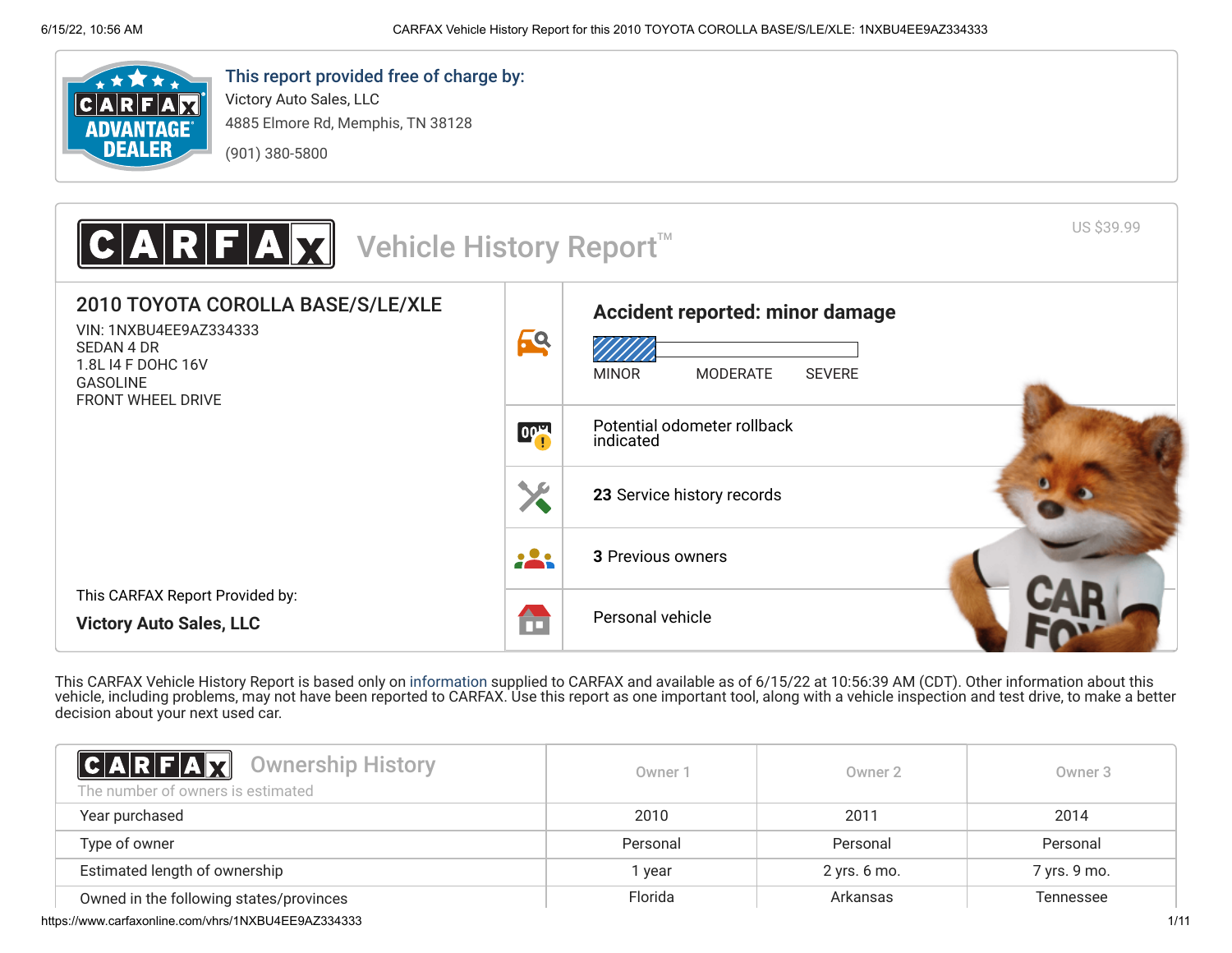| Estimated miles driven per year |     | $--$   | ---   |
|---------------------------------|-----|--------|-------|
| Last reported odometer reading  | 693 | 55.26F | $---$ |

| <b>CARFAX</b> Title History<br>CARFAX guarantees the information in this section | Owner 1           | Owner 2           | Owner 3           |
|----------------------------------------------------------------------------------|-------------------|-------------------|-------------------|
| Salvage   Junk   Rebuilt   Fire   Flood   Hail   Lemon                           | <b>Guaranteed</b> | <b>Guaranteed</b> | <b>Guaranteed</b> |
|                                                                                  | No Problem        | No Problem        | No Problem        |
| Not Actual Mileage   Exceeds Mechanical Limits                                   | <b>Guaranteed</b> | <b>Guaranteed</b> | <b>Guaranteed</b> |
|                                                                                  | No Problem        | No Problem        | No Problem        |



**GUARANTEED** - None of these major title problems were reported by a state Department of Motor Vehicles (DMV). If you find that any of these title problems were reported by a DMV and not included in this report, CARFAX will buy this vehicle back. [Register](https://www.carfax.com/Service/bbg) | [View Terms](http://www.carfaxonline.com/legal/bbgTerms) | [View Certificate](https://www.carfaxonline.com/vhrs/1NXBU4EE9AZ334333)

<span id="page-1-1"></span><span id="page-1-0"></span>

| <b>Additional History</b><br>Not all accidents / issues are reported to CARFAX                                                                           | Owner 1                            | Owner 2                                       | Owner 3                                         |
|----------------------------------------------------------------------------------------------------------------------------------------------------------|------------------------------------|-----------------------------------------------|-------------------------------------------------|
| <b>Total Loss</b>                                                                                                                                        | No Issues Reported                 | No Issues Reported                            | No Issues Reported                              |
| No total loss reported to CARFAX.                                                                                                                        |                                    | $\vert \checkmark$                            | $\blacktriangledown$                            |
| <b>Structural Damage</b><br>CARFAX recommends that you have this vehicle inspected by a<br>collision repair specialist.                                  | No Issues Reported<br>$\checkmark$ | No Issues Reported<br>$\overline{\checkmark}$ | No Issues Reported<br>$\blacktriangledown$      |
| Airbag Deployment                                                                                                                                        | No Issues Reported                 | No Issues Reported                            | No Issues Reported                              |
| No airbag deployment reported to CARFAX.                                                                                                                 |                                    | $\overline{\checkmark}$                       | $\overline{\mathsf{v}}$                         |
| Odometer Check                                                                                                                                           | No Issues Indicated                | No Issues Indicated                           | <b>Potential Rollback</b>                       |
| Potential odometer rollback indicated.                                                                                                                   | $\checkmark$                       | $\overline{\checkmark}$                       |                                                 |
| Accident / Damage                                                                                                                                        | No Issues Reported                 | No Issues Reported                            | <b>Minor Damage</b>                             |
| Accident reported: 06/19/2019.                                                                                                                           | $\checkmark$                       | $\blacktriangledown$                          |                                                 |
| <b>Manufacturer Recall</b><br>No open recalls reported to CARFAX. Check with an authorized<br>Toyota dealer for any open recalls. View Toyota disclosure | No Recalls Reported                | No Recalls Reported<br>$\checkmark$           | No Recalls Reported<br>$\overline{\mathcal{L}}$ |
| <b>Basic Warranty</b><br>Original warranty estimated to have expired.                                                                                    | <b>Warranty Expired</b>            | <b>Warranty Expired</b>                       | <b>Warranty Expired</b>                         |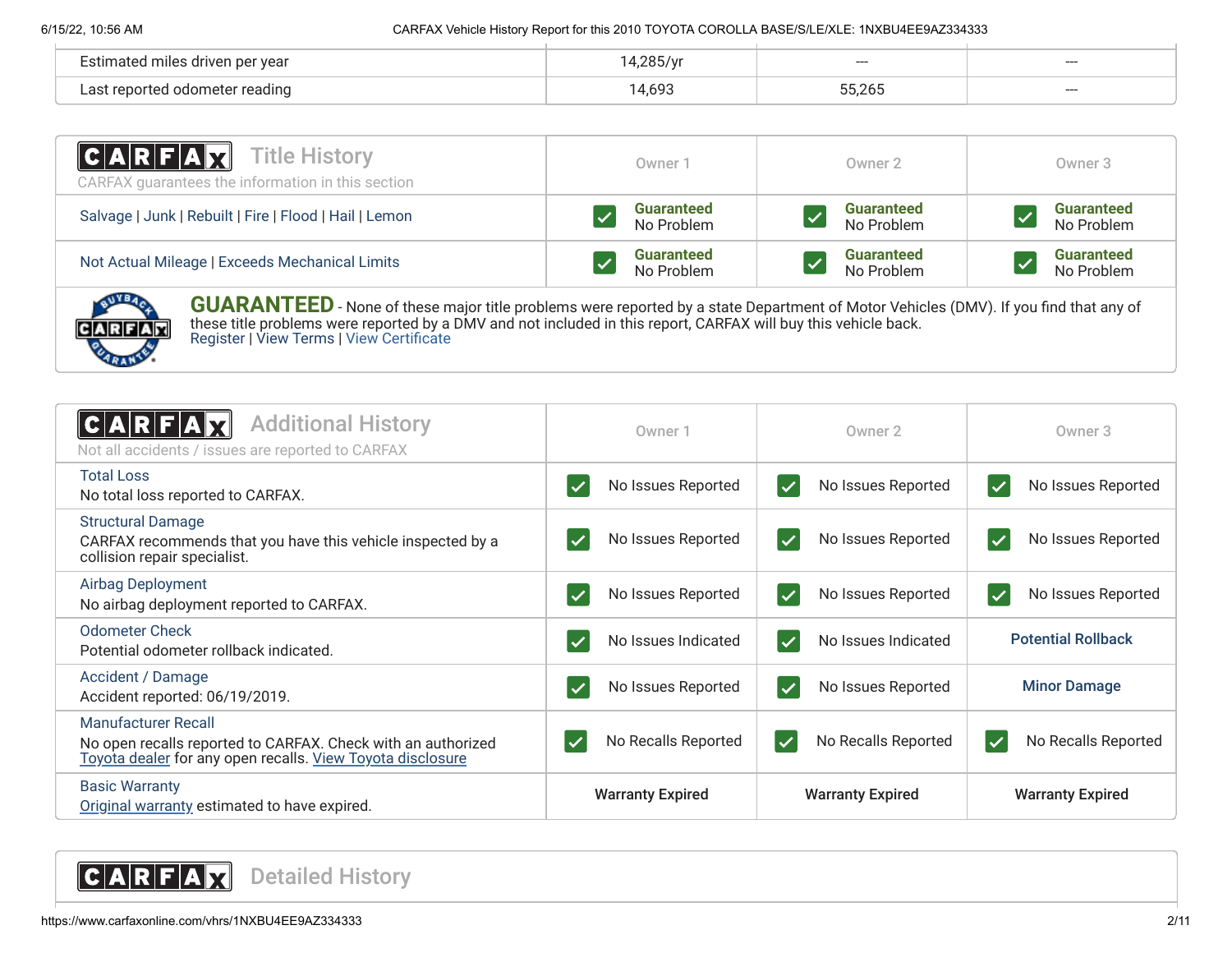| <b>Owner 1</b><br>Purchased: 2010 |                |                                                                                                                | <b>Personal Vehicle</b><br>14,285 mi/yr                                                                                                                     |
|-----------------------------------|----------------|----------------------------------------------------------------------------------------------------------------|-------------------------------------------------------------------------------------------------------------------------------------------------------------|
| Date                              | <b>Mileage</b> | Source                                                                                                         | <b>Comments</b>                                                                                                                                             |
| 01/18/2010                        |                | <b>NICB</b>                                                                                                    | Vehicle manufactured and shipped to original dealer                                                                                                         |
| 02/05/2010                        |                | Arlington Toyota, Inc.<br>Jacksonville, FL<br>904-721-3000<br>arlingtontoyota.com<br>26,525 Customer Favorites | Vehicle offered for sale                                                                                                                                    |
| 02/09/2010                        |                | Arlington Toyota, Inc.<br>Jacksonville, FL<br>904-721-3000<br>arlingtontoyota.com<br>26,525 Customer Favorites | Vehicle serviced<br>- Pre-delivery inspection completed<br>- Window tint installed                                                                          |
| 04/03/2010                        | 5              | Arlington Toyota, Inc.<br>Jacksonville, FL<br>904-721-3000<br>arlingtontoyota.com<br>26,525 Customer Favorites | Vehicle sold                                                                                                                                                |
| 04/03/2010                        |                | Florida<br>Motor Vehicle Dept.                                                                                 | Vehicle purchase reported<br>- Registration issued or renewed<br>- Titled or registered as personal vehicle<br>- Vehicle color noted as Gray                |
| 04/05/2010                        | 6              | Arlington Toyota, Inc.<br>Jacksonville, FL<br>904-721-3000<br>arlingtontoyota.com<br>26,525 Customer Favorites | Vehicle serviced<br>- Vehicle washed/detailed                                                                                                               |
| 05/06/2010                        |                | Florida<br>Motor Vehicle Dept.<br>Jacksonville, FL<br>Title #0104259470                                        | Title issued or updated<br>- First owner reported<br>- Titled or registered as personal vehicle<br>- Loan or lien reported<br>- Vehicle color noted as Gray |
| 08/27/2010                        | 6,548          | Stevenson Toyota<br>Jacksonville, NC<br>888-972-6002<br>stevensontoyota.com                                    | Vehicle serviced<br>- Oil and filter changed<br>- Tires rotated                                                                                             |
| 04/13/2011                        | 14,677         | Hyundai of Orange Park<br>Jacksonville, FL<br>904-899-0900<br>hyundaioforangepark.com                          | Vehicle offered for sale                                                                                                                                    |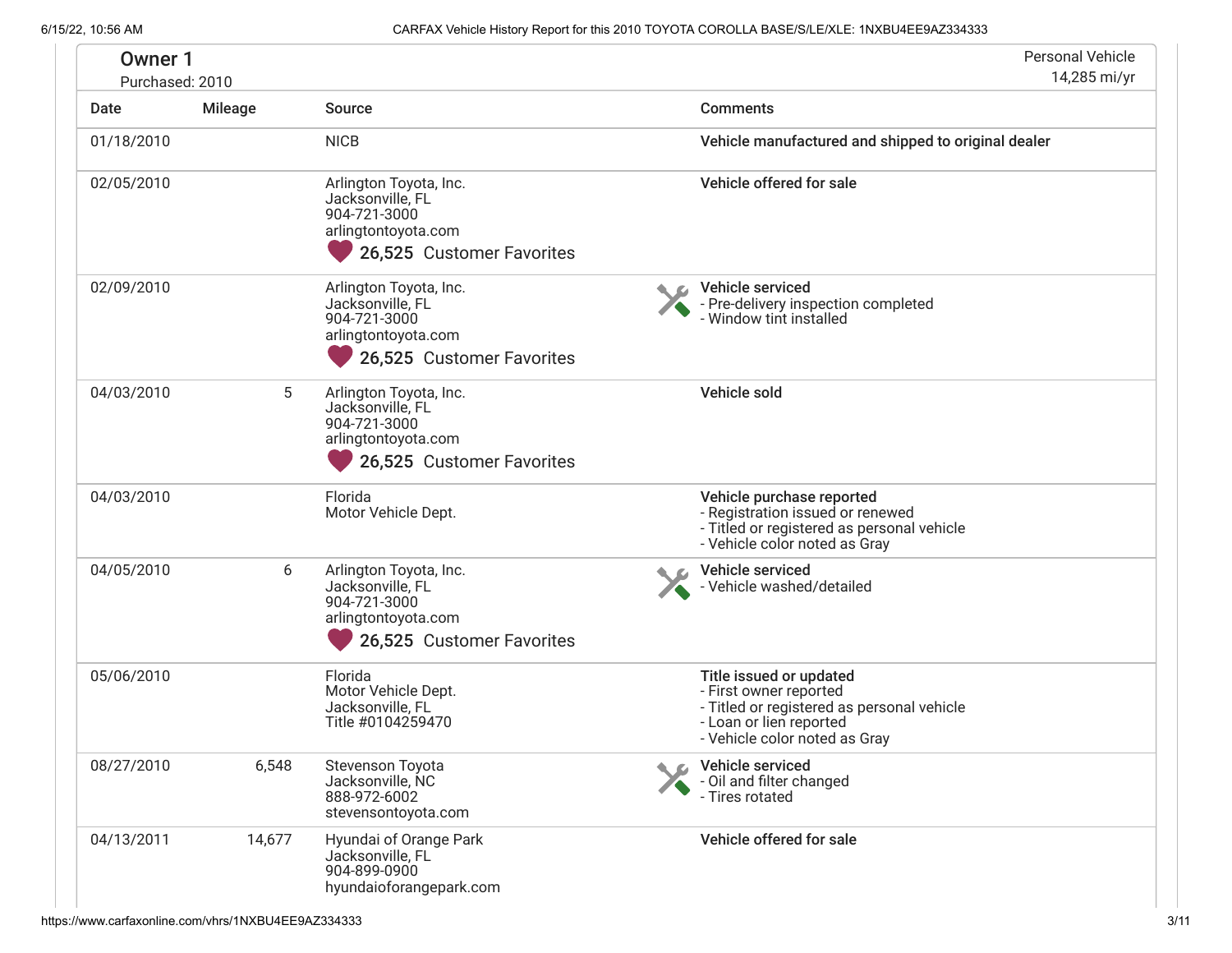|  | 4,332 Customer Favorites |  |
|--|--------------------------|--|
|  |                          |  |

|                         |                | 4,332 Customer Favorites                                                                                      |                                                                                                                  |
|-------------------------|----------------|---------------------------------------------------------------------------------------------------------------|------------------------------------------------------------------------------------------------------------------|
| 04/18/2011              | 14,679         | <b>Auto Auction</b>                                                                                           | Listed as a dealer vehicle<br>- Vehicle sold                                                                     |
| 05/15/2011              | 14,693         | <b>Online Listing</b>                                                                                         | Vehicle offered for sale                                                                                         |
| <b>Owner 2</b>          |                |                                                                                                               | <b>Personal Vehicle</b>                                                                                          |
| Purchased: 2011<br>Date | <b>Mileage</b> | Source                                                                                                        | <b>Comments</b>                                                                                                  |
| 08/05/2011              |                | Arkansas<br>Motor Vehicle Dept.<br>Marion, AR<br>Title #18031103005                                           | Title or registration issued<br>- New owner reported<br>- Loan or lien reported<br>- Vehicle color noted as Gray |
| 07/31/2012              |                | Arkansas<br>Motor Vehicle Dept.<br>Marion, AR<br>Title #18031103005                                           | Registration issued or renewed<br>- Loan or lien reported<br>- Vehicle color noted as Gray                       |
| 07/31/2013              |                | Arkansas<br>Motor Vehicle Dept.<br>Marion, AR<br>Title #18031103005                                           | Registration issued or renewed<br>- Loan or lien reported<br>- Vehicle color noted as Gray                       |
| 02/15/2014              | 55,093         | Wolfchase Toyota and Scion<br>Cordova, TN<br>901-377-8000<br>wolfchasetoyota.com<br>11,206 Customer Favorites | Vehicle offered for sale                                                                                         |
| 02/21/2014              |                | <b>Toyota Certified Dealer</b><br>Cordova, TN                                                                 | Offered for sale as a Toyota Certified Used Vehicle<br>- Gray exterior                                           |
|                         |                | <b>Certified</b><br>$\bigoplus$<br><b>Used Vehicles</b>                                                       |                                                                                                                  |
| 02/22/2014              | 55,095         | Wolfchase Toyota and Scion<br>Cordova, TN<br>901-377-8000<br>wolfchasetoyota.com                              | Vehicle serviced<br>- Pre-delivery inspection completed<br>- Vehicle washed/detailed                             |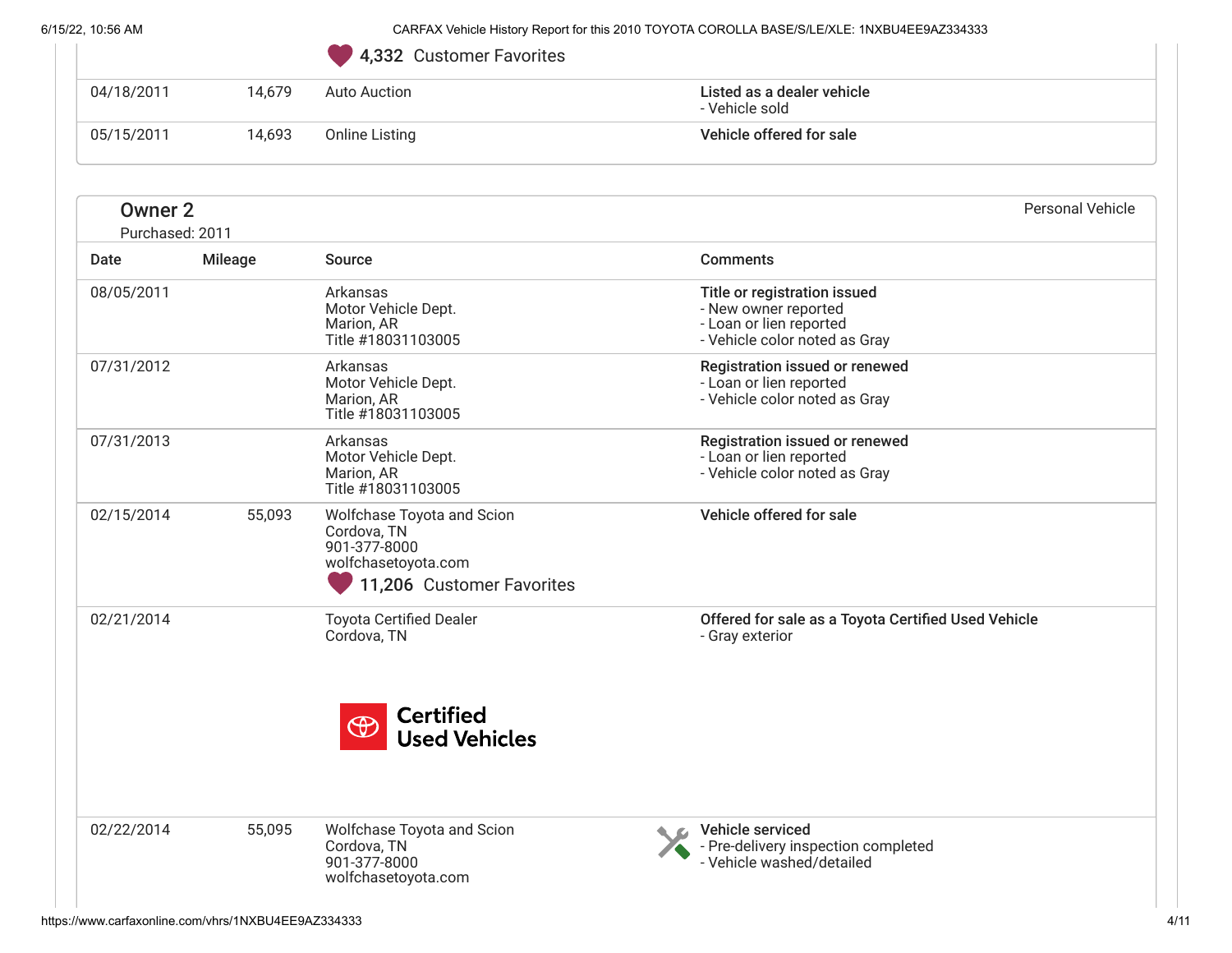<span id="page-4-0"></span>Looks like this dealer serviced the car in order to prepare it for sale. That's a good thing! 03/13/2014 Tennessee Motor Vehicle Dept. Vehicle purchase reported 03/17/2014 55,265 Wolfchase Toyota and Scion Cordova, TN 901-377-8000 wolfchasetoyota.com Vehicle serviced Owner 3 Purchased: 2014 Personal Vehicle Date Mileage Source Comments 04/24/2014 Tennessee Motor Vehicle Dept. Cordova, TN Title #92161389 Title issued or updated - New owner reported - Loan or lien reported 04/13/2015 Tennessee Motor Vehicle Dept. Cordova, TN Title #92161389 Registration issued or renewed 05/02/2015 73,389 Valvoline Instant Oil Change Lakeland, TN 901-388-7289 vioc.com Vehicle serviced - Oil and filter changed - Brake light bulb(s) replaced - Cabin air filter replaced/cleaned 09/14/2015 78,483 Valvoline Instant Oil Change Lakeland, TN 901-388-7289 vioc.com Vehicle serviced - Oil and filter changed 01/06/2016 83,683 Valvoline Instant Oil Change Lakeland, TN 901-388-7289 vioc.com Vehicle serviced - Oil and filter changed - Brake light bulb(s) replaced 11,206 Customer Favorites 11,206 Customer Favorites <sup>155</sup> Customer Favorites <sup>155</sup> Customer Favorites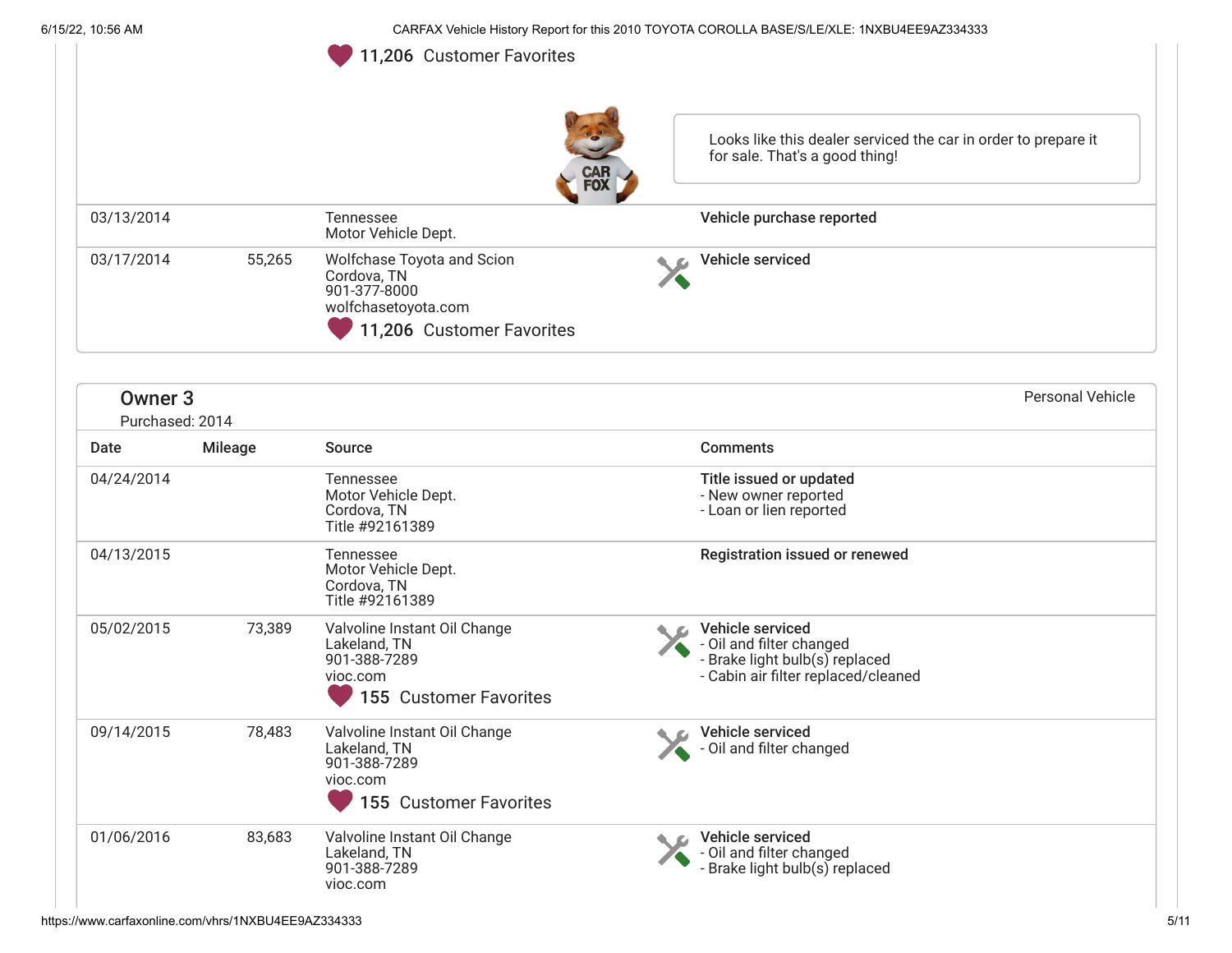|            |         | 155 Customer Favorites                                                                                        |                                                                              |  |
|------------|---------|---------------------------------------------------------------------------------------------------------------|------------------------------------------------------------------------------|--|
| 03/11/2016 |         | Tennessee<br>Motor Vehicle Dept.<br>Cordova, TN<br>Title #92161389                                            | Registration issued or renewed                                               |  |
| 05/02/2016 | 89,256  | Valvoline Instant Oil Change<br>Lakeland, TN<br>901-388-7289<br>vioc.com<br>155 Customer Favorites            | Vehicle serviced<br>- Oil and filter changed<br>- Transmission fluid changed |  |
| 08/20/2016 | 94,304  | Valvoline Instant Oil Change<br>Lakeland, TN<br>901-388-7289<br>vioc.com<br>155 Customer Favorites            | Vehicle serviced<br>- Oil and filter changed                                 |  |
| 12/12/2016 | 99,659  | Valvoline Instant Oil Change<br>Lakeland, TN<br>901-388-7289<br>vioc.com<br>155 Customer Favorites            | Vehicle serviced<br>- Oil and filter changed<br>- Air filter replaced        |  |
| 04/06/2017 |         | Tennessee<br>Motor Vehicle Dept.<br>Cordova, TN<br>Title #92161389                                            | Registration issued or renewed                                               |  |
| 04/18/2017 | 104,843 | Valvoline Instant Oil Change<br>Lakeland, TN<br>901-388-7289<br>vioc.com<br>155 Customer Favorites            | Vehicle serviced<br>- Oil and filter changed<br>- Battery replaced           |  |
| 07/31/2017 | 109,147 | Wolfchase Toyota and Scion<br>Cordova, TN<br>901-377-8000<br>wolfchasetoyota.com<br>11,206 Customer Favorites | Vehicle serviced                                                             |  |
| 08/22/2017 | 110,024 | Valvoline Instant Oil Change<br>Lakeland, TN<br>901-388-7289<br>vioc.com<br>155 Customer Favorites            | Vehicle serviced<br>- Oil and filter changed                                 |  |
| 01/31/2018 | 115,168 | Valvoline Instant Oil Change<br>Lakeland, TN<br>901-388-7289                                                  | Vehicle serviced<br>- Oil and filter changed                                 |  |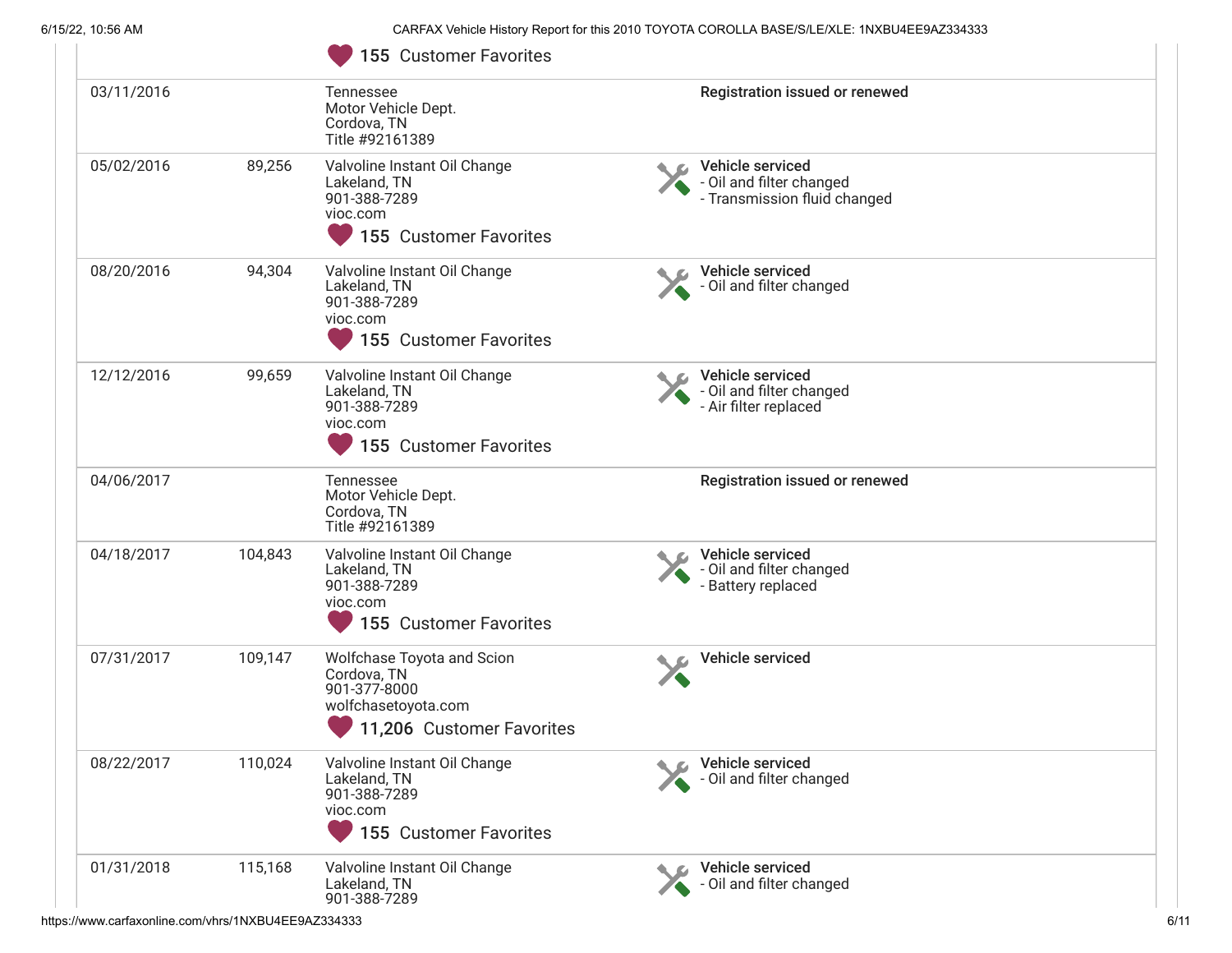$\sim$ 

6/15/22, 10:56 AM CARFAX Vehicle History Report for this 2010 TOYOTA COROLLA BASE/S/LE/XLE: 1NXBU4EE9AZ334333

| 155 Customer Favorites                                                                                                                                                      |
|-----------------------------------------------------------------------------------------------------------------------------------------------------------------------------|
| Registration issued or renewed<br>Motor Vehicle Dept.<br>Cordova, TN<br>Title #92161389                                                                                     |
| Valvoline Instant Oil Change<br>Vehicle serviced<br>- Oil and filter changed<br>- Cil and filter changed<br>- Front wiper blades/refills replaced<br>155 Customer Favorites |
| Vehicle serviced<br>Valvoline Instant Oil Change<br>- Oil and filter changed<br>155 Customer Favorites                                                                      |
| Valvoline Instant Oil Change<br>Vehicle serviced<br>- Fluids checked<br>155 Customer Favorites                                                                              |
| Title or registration issued<br>Motor Vehicle Dept.<br>Title #92161389                                                                                                      |
| Damage Report<br>Accident reported: minor damage<br>69<br>- Vehicle involved in a front end collision<br>- Damage to rear                                                   |
|                                                                                                                                                                             |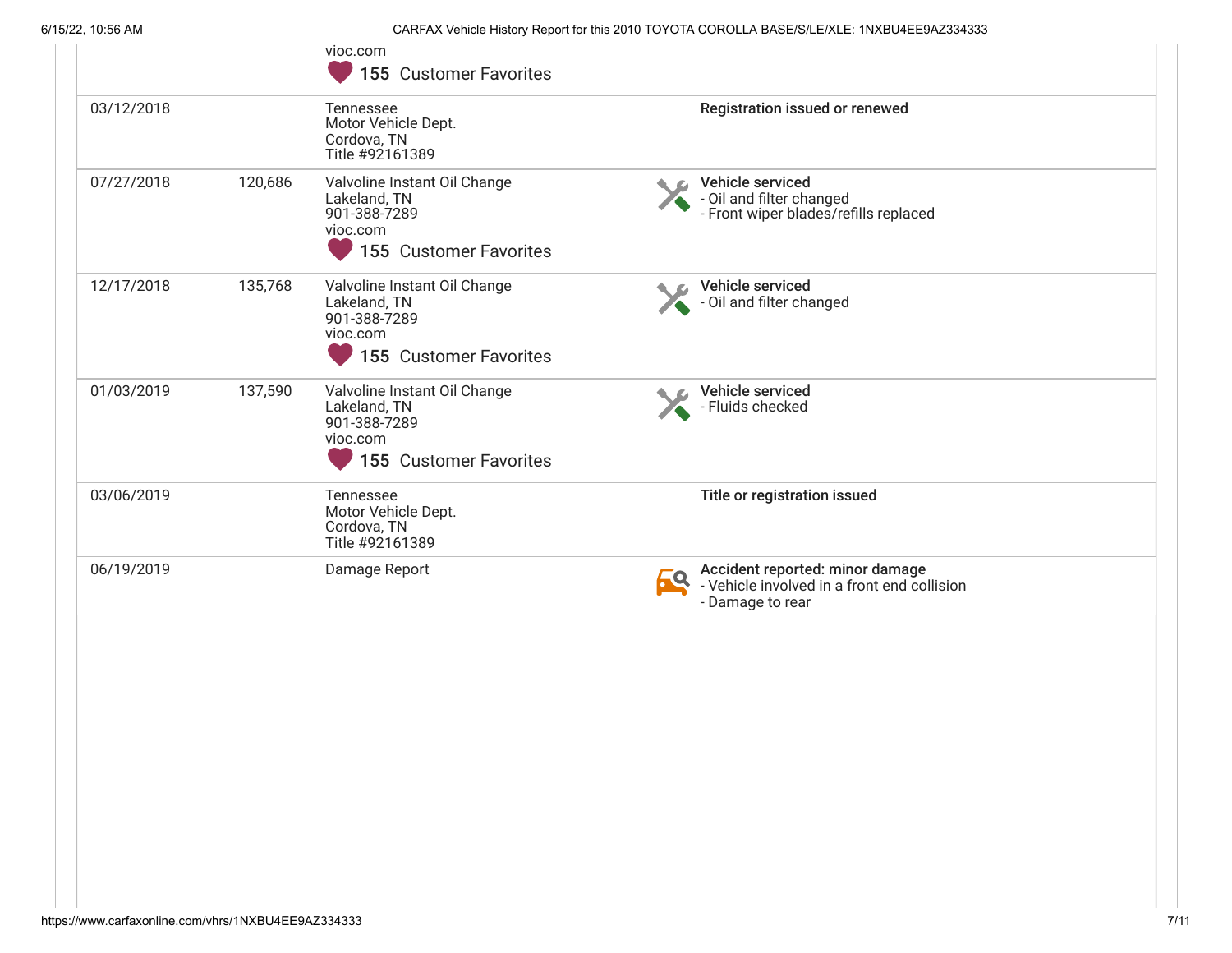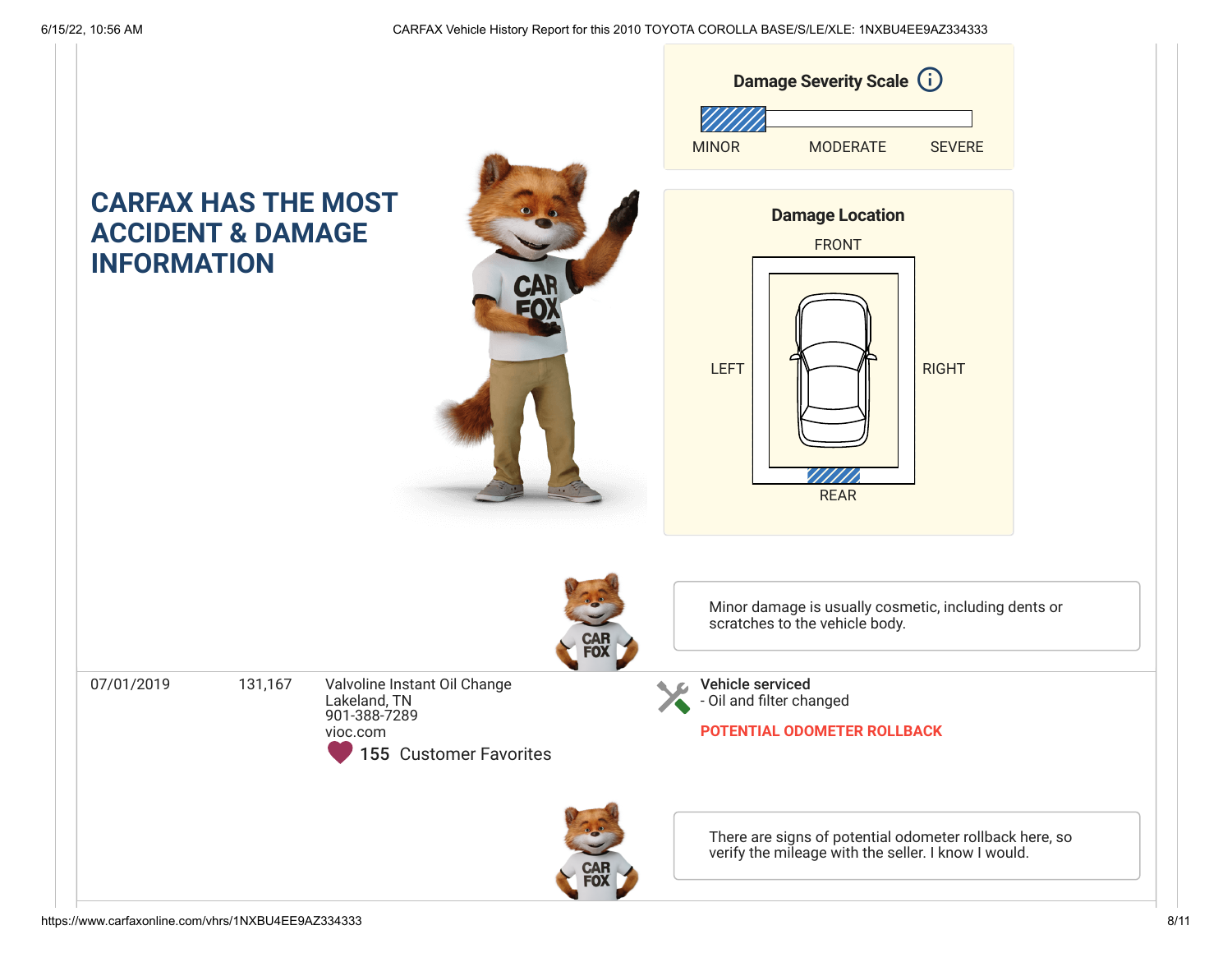| 6/15/22, 10:56 AM |         |                                                                                                                                                    |                | CARFAX Vehicle History Report for this 2010 TOYOTA COROLLA BASE/S/LE/XLE: 1NXBU4EE9AZ334333                                                |
|-------------------|---------|----------------------------------------------------------------------------------------------------------------------------------------------------|----------------|--------------------------------------------------------------------------------------------------------------------------------------------|
| 07/22/2019        | 131,704 | Valvoline Instant Oil Change<br>Lakeland, TN<br>901-388-7289<br>vioc.com<br>155 Customer Favorites                                                 | $\blacksquare$ | <b>Vehicle serviced</b>                                                                                                                    |
| 01/20/2020        | 136,022 | Valvoline Instant Oil Change<br>Lakeland, TN<br>901-388-7289<br>vioc.com<br>155 Customer Favorites                                                 |                | Vehicle serviced<br>- Oil and filter changed                                                                                               |
| 04/16/2020        |         | Tennessee<br>Motor Vehicle Dept.<br>Cordova, TN<br>Title #92161389                                                                                 |                | <b>Registration issued or renewed</b>                                                                                                      |
| 05/17/2021        |         | Tennessee<br>Motor Vehicle Dept.<br>Cordova, TN<br>Title #92161389                                                                                 |                | Registration issued or renewed                                                                                                             |
| 10/05/2021        | 140,399 | Gateway Tire & Service Center - Lakeland<br>LAKELAND, TN<br>901-387-0706<br>gatewaytire.net/locations/memphis/lakeland<br><b>Customer Favorite</b> |                | Vehicle serviced<br>- Four wheel alignment performed<br>- One tire replaced<br>- Tire condition and pressure checked<br>- Tire(s) replaced |
| 12/13/2021        | 141,349 | Valvoline Instant Oil Change<br>Lakeland, TN<br>901-388-7289<br>vioc.com<br>155 Customer Favorites                                                 |                | Vehicle serviced<br>- Transmission fluid changed<br>- Oil and filter changed<br>- Air filter replaced                                      |
|                   | 141,958 | Dealer Inventory                                                                                                                                   |                | Vehicle offered for sale                                                                                                                   |



# <span id="page-8-0"></span>Accident Indicator

CARFAX receives information about accidents in all 50 states, the District of Columbia and Canada.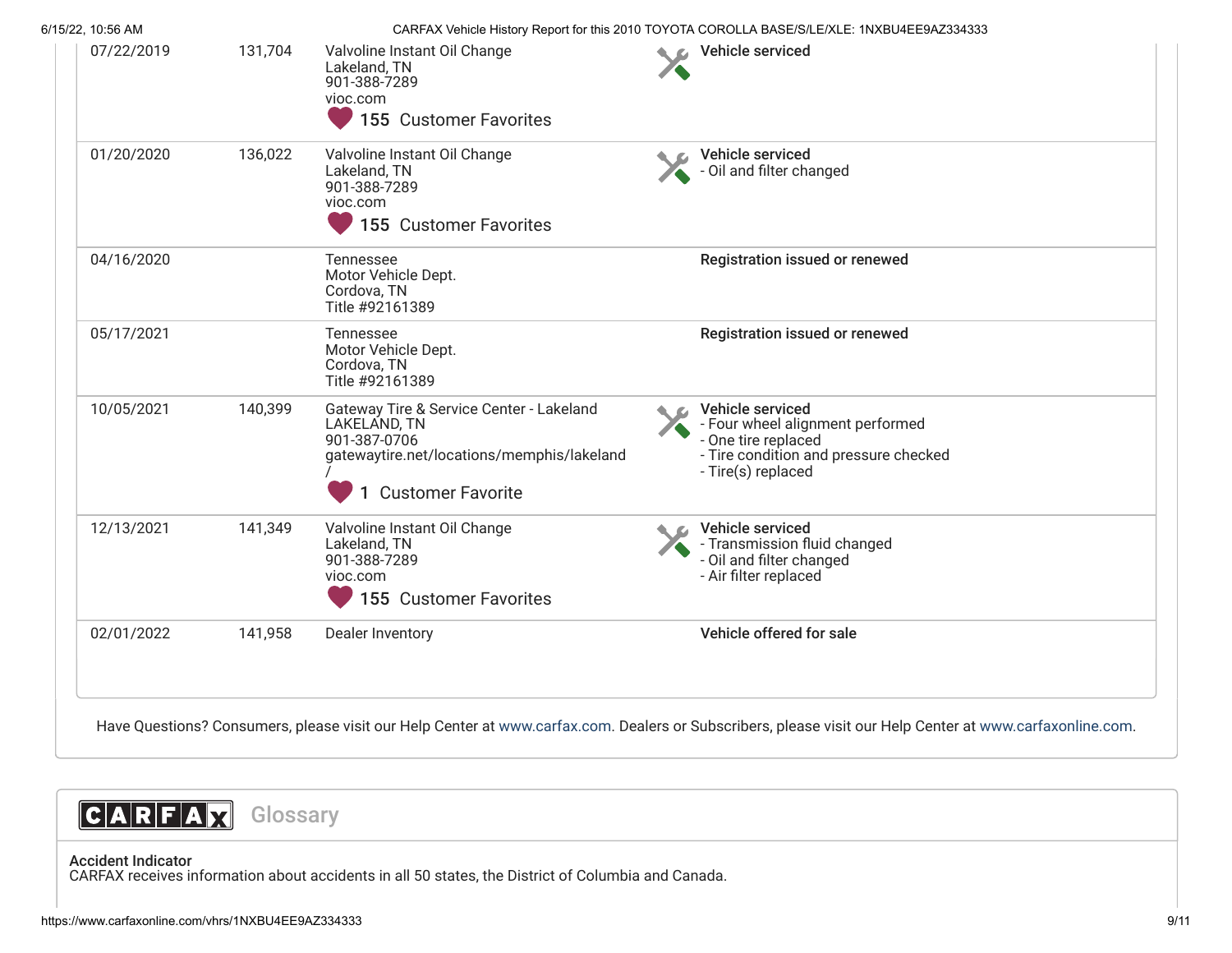Not every accident is reported to CARFAX. As details about the accident become available, those additional details are added to the CARFAX Vehicle History Report. CARFAX recommends that you have this vehicle inspected by a qualified mechanic.

- According to the National Safety Council, Injury Facts, 2021 edition, 5% of the 276 million registered vehicles in the U.S. were involved in an accident in 2019. Over 77% of these were considered minor or moderate.
- This CARFAX Vehicle History Report is based only on information supplied to CARFAX and available as of 6/15/22 at 10:56:39 AM (CDT). Other information about this vehicle, including problems, may not have been reported to CARFAX. Use this report as one important tool, along with a vehicle inspection and test drive, to make a better decision about your next used car.

## Damage Severity

Damage events result in one of the following severity levels:

- Minor: Generally, minor damage is cosmetic (including dents or scratches), may only require reconditioning, and typically does not compromise a vehicle's operation and/or safety.
- Moderate: Moderate damage may affect multiple components of the vehicle and may impair the vehicle's operation and/or safety.
- Severe: Severe damage usually affects multiple components of the vehicle and is likely to compromise the vehicle's operation and/or safety.

CARFAX recommends getting a pre-purchase inspection at a certified collision repair facility.

## First Owner

When the first owner(s) obtains a title from a Department of Motor Vehicles as proof of ownership.

## New Owner Reported

When a vehicle is sold to a new owner, the Title must be transferred to the new owner(s) at a Department of Motor Vehicles.

## Odometer Rollback

If a more recent odometer reading is less than an older reading, then the odometer may have been tampered with and "rolled back." CARFAX analyzes the mileage history and the sources of this information to indicate a potential odometer rollback.

## Ownership History

CARFAX defines an owner as an individual or business that possesses and uses a vehicle. Not all title transactions represent changes in ownership. To provide estimated number of owners, CARFAX proprietary technology analyzes all the events in a vehicle history. Estimated ownership is available for vehicles manufactured after 1991 and titled solely in the US including Puerto Rico. Dealers sometimes opt to take ownership of a vehicle and are required to in the following states: Maine, Massachusetts, New Jersey, Ohio, Oklahoma, Pennsylvania and South Dakota. Please consider this as you review a vehicle's estimated ownership history.

## Title Issued

A state issues a title to provide a vehicle owner with proof of ownership. Each title has a unique number. Each title or registration record on a CARFAX report does not necessarily indicate a change in ownership. In Canada, a registration and bill of sale are used as proof of ownership.

## Toyota Recall / Service Campaign

Portions of this report have been included under license from Toyota Motor North America, Inc. ("TOYOTA"), License Agreement TMS1013 . This data applies only to vehicle marketed or originally sold in Mexico and the United States of America, including Guam, Saipan, American Samoa, Puerto Rico, the U.S. Virgin Islands and the other United States territories and protectorates with currently open safety or emissions recalls, or service campaigns. While TOYOTA provides data to Carfax Inc. on a regular basis, this report may not include very recent activity. For the manufacturer's most current information on recall/campaign activity for any Toyota, Lexus or Scion brand vehicle, you must go to <http://toyota.com/recall> or [http://lexus.com/recall.](http://lexus.com/recall).